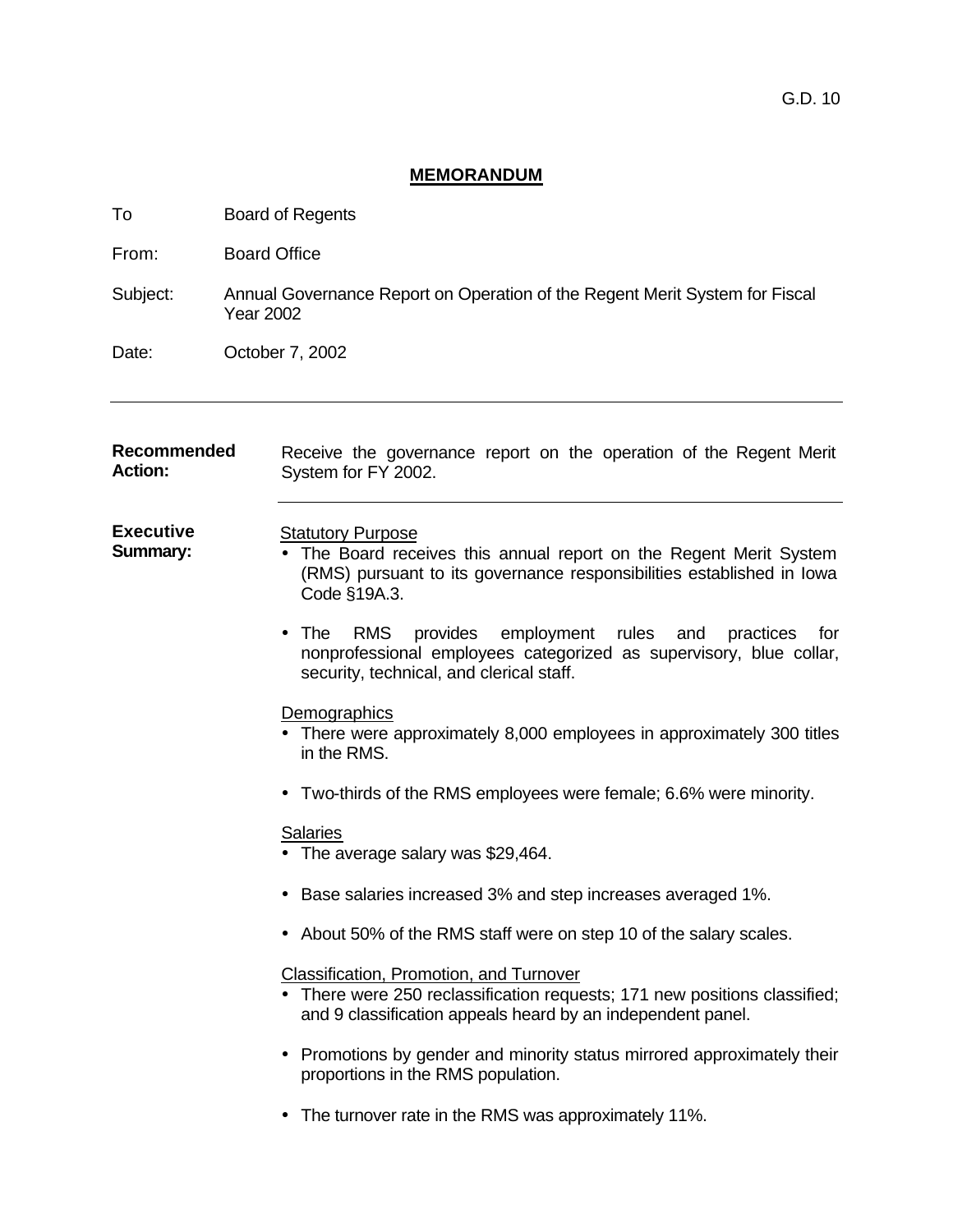| <b>Link to Strategic</b><br>Plan: | • Key Result Area 3.0.0.0 addresses diversity and ensures equal<br>opportunities in employment.                                                                                                                                                                                                            |
|-----------------------------------|------------------------------------------------------------------------------------------------------------------------------------------------------------------------------------------------------------------------------------------------------------------------------------------------------------|
|                                   | • Strategy 3.1.2.0 requires the development and review of governance<br>processes and reports for impact on equal opportunity.                                                                                                                                                                             |
|                                   | • Action Step 3.1.2.3 requires that information on diversity be provided<br>with all relevant governance reports.                                                                                                                                                                                          |
|                                   | Action Step 3.1.2.4 requires the analysis of completed governance<br>reports for their diversity implications.                                                                                                                                                                                             |
|                                   | • This report identifies the percent of minority employees in the RMS<br>and the percent of female employees. Part of the information used in<br>developing this governance report is further refined in the diversity<br>report on employment provided to the Board in the December-January<br>timeframe. |
| <b>Background:</b>                | <b>Authority and Purpose</b><br>• The Regent Merit System (RMS) is authorized pursuant to lowa Code<br>§19A.3.                                                                                                                                                                                             |
|                                   | provides employment rules<br>RMS<br>The<br>and<br>practices<br>for<br>$\bullet$<br>nonprofessional employees categorized as supervisory, blue collar,<br>security, technical, and clerical staff.                                                                                                          |
|                                   | • The Iowa Administrative Code 681-3 codifies the rules and practices of<br>the RMS.                                                                                                                                                                                                                       |
|                                   | Number of Employees<br>• There were 8,087 employees (headcount) in the RMS.                                                                                                                                                                                                                                |
|                                   | <b>Classifications and Pay Grades</b><br>There are 295 job classifications in the RMS.                                                                                                                                                                                                                     |
|                                   | • All RMS job classifications are assigned to one of five pay matricies<br>based on the category of employment (supervisory, blue collar,<br>security, technical, and clerical).                                                                                                                           |
|                                   | A job classification is further assigned to a pay grade within the pay<br>$\bullet$<br>matrix based upon the point-count of the classification when analyzed<br>pursuant to the comparable worth job evaluation instrument.                                                                                |
|                                   | There are ten pay grades in all but the supervisory matrix, which has<br>18 pay grades.                                                                                                                                                                                                                    |

• Employees receive mandatory step increases within the pay grade for years of service/experience to a maximum of step 10.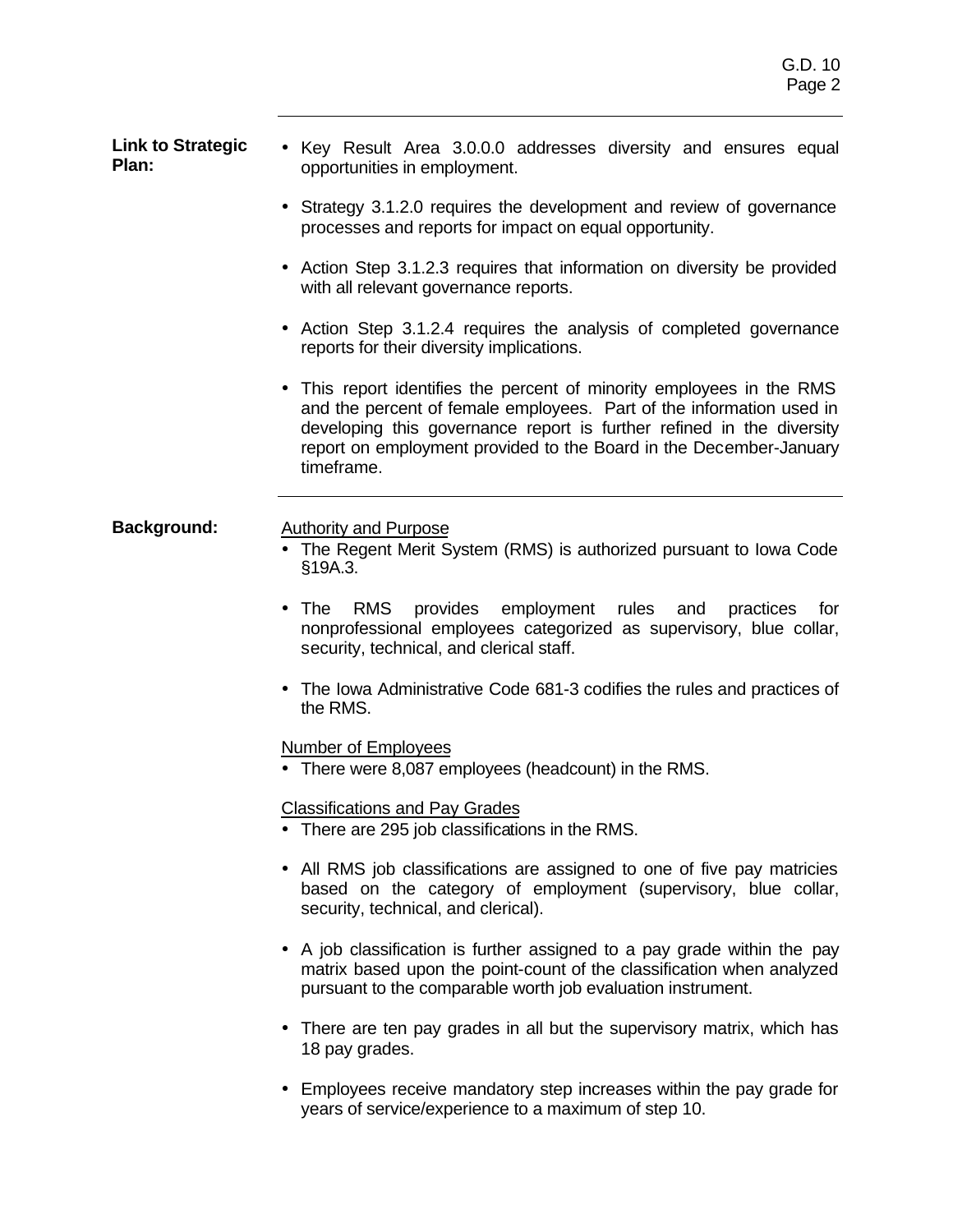# Bargaining Unit Representation

- The American Federation of State, County, and Municipal Employees (AFSCME) represents unionized employees in the RMS.
- AFSCME negotiates with the State for salaries and benefits for RMS staff pursuant to Iowa Code Chapter 20.
- The Board establishes salaries and benefits for non-represented (essentially supervisory exempt and confidential) RMS staff consistent with State salary policy.

# Classification Reviews and Appeals

- The rules of the RMS provide for employees to request review of the assignment of their classification to a pay grade when they believe the assignments are inaccurate.
- Classification reviews are conducted at the departmental and institutional levels with a recommendation made at each level. The review process concludes with the decision of the Merit System Director in the Board Office.
- Employees dissatisfied with the decision of the Merit System Director may appeal to a three-member committee. The committee is chaired by an individual not employed by the Regent institutions and who is well versed in position classification.

# Analysis: Demographics

- There were 8,087 employees (headcount) in the RMS, 234 (3%) fewer than in FY 2001.
- In the last decade, a record number of 8,658 RMS employees was reported in 1991.
- Two-thirds of RMS employees were female.
- Minority employment increased from 6.2% in FY 2001 to 6.6% in FY 2002.

# **Salaries**

- The State's collective bargaining agreement with AFSCME provided salary increases of 3% on the base salary plus a step increase averaging 1%.
- The average RMS employee salary increased 4% to \$29,464.
- The Board provided a similar increase for those RMS staff exempt from collective bargaining because of supervisory duties or the confidential nature of their work.